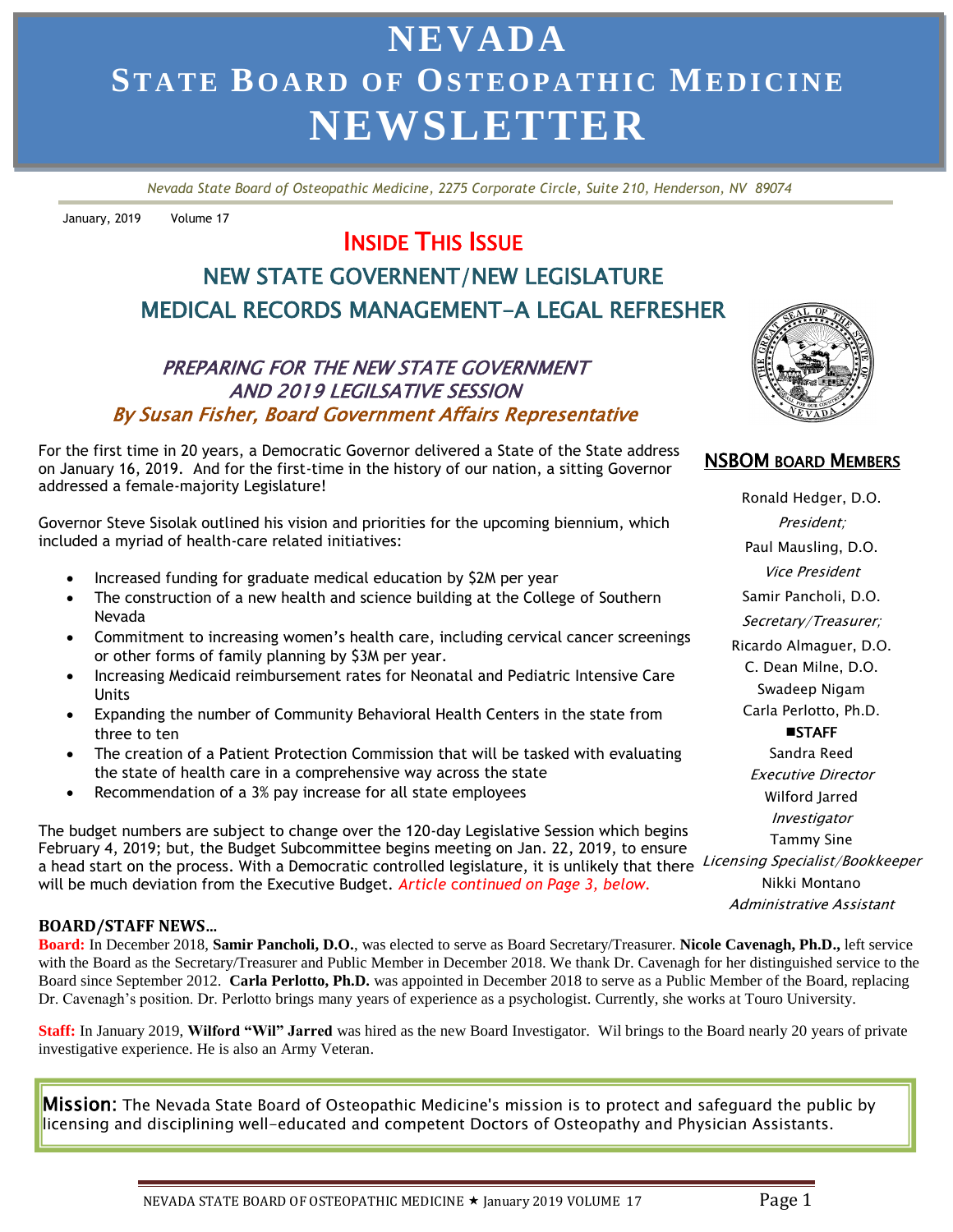#### **\_\_\_\_\_\_\_\_\_\_\_\_\_\_\_\_\_\_\_\_\_\_\_\_\_\_\_\_\_\_\_ CURRENT MEMBER LIST-** INTERSTATE MEDICAL LICENSURE COMPACT (IMLC)

#### **NEVADA**

- ALABAMA
- ARIZONA
- COLORADO
- DISTRICT OF COLUMBIA
- U.S. Territory of GUAM
- IDAHO
- **•** ILLINOIS
- IOWA
- KANSAS
- KENTUCKY
- MAINE
- MARYLAND
- MICHIGAN
- MINNESOTA
- MISSISSIPPI
- MONTANA
- NEBRASKA
- NEW HAMPSHIRE
- NEW MEXICO
- NORTH DAKOTA
- PENNSYLVANIA
- SOUTH DAKOTA
- UTAH
- VERMONT
- WASHINGTON
- WEST VIRGINIA
- WISCONSIN
- WYOMING

For more info on our web site go to: [http://nsbom.org/LicensingPublic/lic](http://nsbom.org/LicensingPublic/licensurecompact.jsp) [ensurecompact.jsp;](http://nsbom.org/LicensingPublic/licensurecompact.jsp)

To apply for an interstate medical license (DOs only), go to: <http://www.imlcc.org/>

#### **Closing your practice?**

 **\_\_\_\_\_\_\_\_\_\_\_\_\_\_\_\_\_\_\_\_**

The statute requires practitioners to notify the Board in writing 30 days before closing your practice. **See NRS 633.291; NAC 633.260(1)(2)) for full details.**

#### **2019 BOARD MEETINGS**

January 8 February 12 March 12 April 9 May 14 June 11 August 13 September 10 October 8 November 12 December 10

#### **ALL MEETINGS ARE HELD AT THE BOARD OFFICE AT 5:30 p.m. UNLESS OTHERWISE STATED**

## **Licensing Applications**

### Calendar Year 2018

DO - 187 PA - 58 Residents – 128 Other Special - 0 Compact (IMLC) 29 Total licensees - 1842

#### **Enforcement Stats Total - 2018**

Complaints Reviewed/Investigated 116 Settlement/Remediation Agreements 03 Complaints resulting in a Letter of Caution 14 Complaints Authorized for Closure 84 Fulfilled Agreements 05

# **Types of Complaints\*- 2018**

Medical Malpractice – 9 Prescribing – 19 Standard of Care – 43 Unprofessional Conduct – 61 Non  $-$  Reporting  $-5$ 

\*Some types of complaints overlap

### **BOARD LICENSE/RENEWAL FEES**

**INITIAL LICENSE FEE: D0-\$650\*; PA-\$450\*; FEE INCLUDES FINGERPRINT CARDS MILITARY DISCOUNT: 50%- DO-\$300; PA-\$200 RENEWAL FEE: D0-\$450; PA-\$250 ACTIVE MILITARY RENEWAL FEE: \$0 (NO COST) \*Fingerprint/background fees are now \$50.**

### Reporting Disciplinary/Malpractice Actions

**Please Note:** As per **NRS 633.527,** all licensees are **required** to report all actions in which they are named, including disciplinary, malpractice claims, fulfillment and removal, within 45 days of the action. The National Practitioner Data Bank (NPDB) reports to the Board all disciplinary, malpractice and positive settlement fulfillments and disciplinary action removals.

Also Note: Malpractice settlements involving minors (under 18 years old), must be approved by the courts. However, the NPDB may receive settlement notification by an insurance carrier <u>prior</u> to court approval, starting the reporting timeline in our statute. Be sure to communicate with your insurance company to comply with the reporting timeline.

notice to patients when closing or **Reaching Out...**The Boa **Reaching Out…**The Board will be speaking to students of Doctors of Osteopath (DO) at Touro University in April, 2019, about licensing application requirements, statutes and regulations in preparation for their future practice as a DO.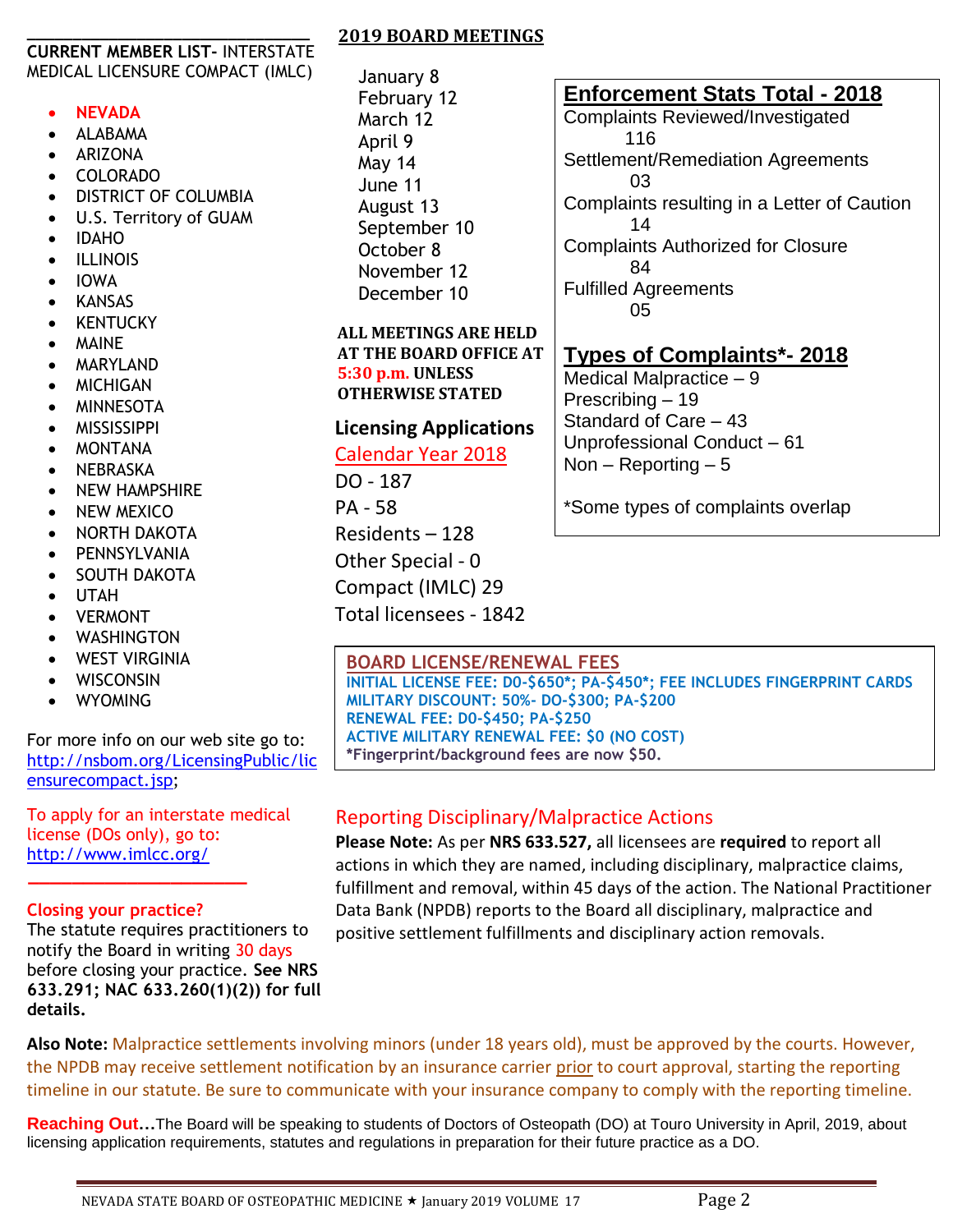#### "Preparing for New State Government…" Continued from Page One

Governor Sisolak also pledged during his speech that no new taxes will be needed to cover the increased expenses. The Governor vowed support collective bargaining rights for state employees, and signaled that he would like to maintain the current Modified Business Tax rate, which was on schedule to decrease this year. However, Senate Democrats are one-vote shy of having the requisite 2/3 majority to raise any revenue and Senate Republican leadership has already indicated opposition. Nearly 21,000 businesses in Nevada were expecting to receive a Modified Business Tax reduction over the upcoming biennium, but that may not happen under Governor Sisolak's plan.

Appointments to lead key state agencies include the retention of Director Richard Whitley, who will continue to head the Department of Health and Human Services. Whitley has served in that role since June of 2015.

Legislators have begun to submit bill draft requests (BDR), with many bills already pre-filed; therefore, the full language of those bills is currently available for review. Access the BDR list and the pre-filed bill list at: <https://www.leg.state.nv.us/App/NELIS/REL/80th2019/Bdrs/List>

On the upper left side of the page, click on the tab for "BDRs" and search by BDR number, topic, or by requesting legislator. Another method: click on the word "Bills," to access the full list of pre-filed bills.

\_\_\_\_\_\_\_\_\_\_\_\_\_\_\_\_\_\_\_\_\_\_\_\_\_\_\_\_\_\_\_\_\_\_\_\_\_\_\_\_\_\_\_\_\_\_\_\_\_\_\_\_\_\_

#### **MEDICAL RECORDS - A LEGAL REFRESHER By Louis Ling, Board Counsel to the Nevada State Board of Osteopathic Medicine**

Recently, the Board has received several complaints concerning patient medical record keeping practices. The information below is intended to provide guidance on the creation and management of patient medical records.

(1) **You must create patient medical records.** Nevada Revised Statutes (NRS) 633.131(1)(m) defined as "unprofessional conduct" the "[f]ailure of a licensee to maintain timely, legible, accurate and complete medical records relating to the diagnosis, treatment and care of a patient." Similarly, Nevada Administrative Code (NAC) 633.350(1)(e) defined "unethical conduct" to be when a Doctor of Osteopath (DO) or Physician Assistant (PA) "[f]ails to generate or create medical records relating to the diagnosis, treatment and care of a patient." The simple point is that a DO or PA must make records regarding diagnosis, treatment, and care of each patient for each patient encounter.

(2) **Control of patient medical records**. Medical records must be kept by either the medical provider or by a "medical facility" if the provider works for one. If the provider is not working from a "medical facility," such as a private practice, an employee or employees may be designated to assist with the keeping of medical records; but, that person must be an employee who is overseen by the provider. Note that the provider (you) are ultimately responsible for all such medical records. The list of the definition of medical facilities is located at: NRS 449.0151. The medical record management issue has occurred typically at businesses that need a DO or a PA to serve as the "medical director," so that the proprietor of the business can provide certain medical services or provide prescription drugs to the business' clientele. These businesses are **NOT** "medical facilities" as defined in NRS 449.0151; and, therefore, the DO or PA in whose name the services are provided **MUST** be the person responsible for the making and keeping of the records. Remember, if, as a provider, you are involved, it is a medical practice for which the DO or the PA is responsible to assure the following: 1) the services provided are medical; 2) the services provided are according to the law and the prevailing standard of care; and, 3) the services are properly recorded.

(3) **Providing medical records according to law**. Who controls the records is important because NRS 629.061 provides a list of persons to whom medical records must be provided by the "custodian of records." If you are a provider who is not employed by a "medical facility," you are considered one of the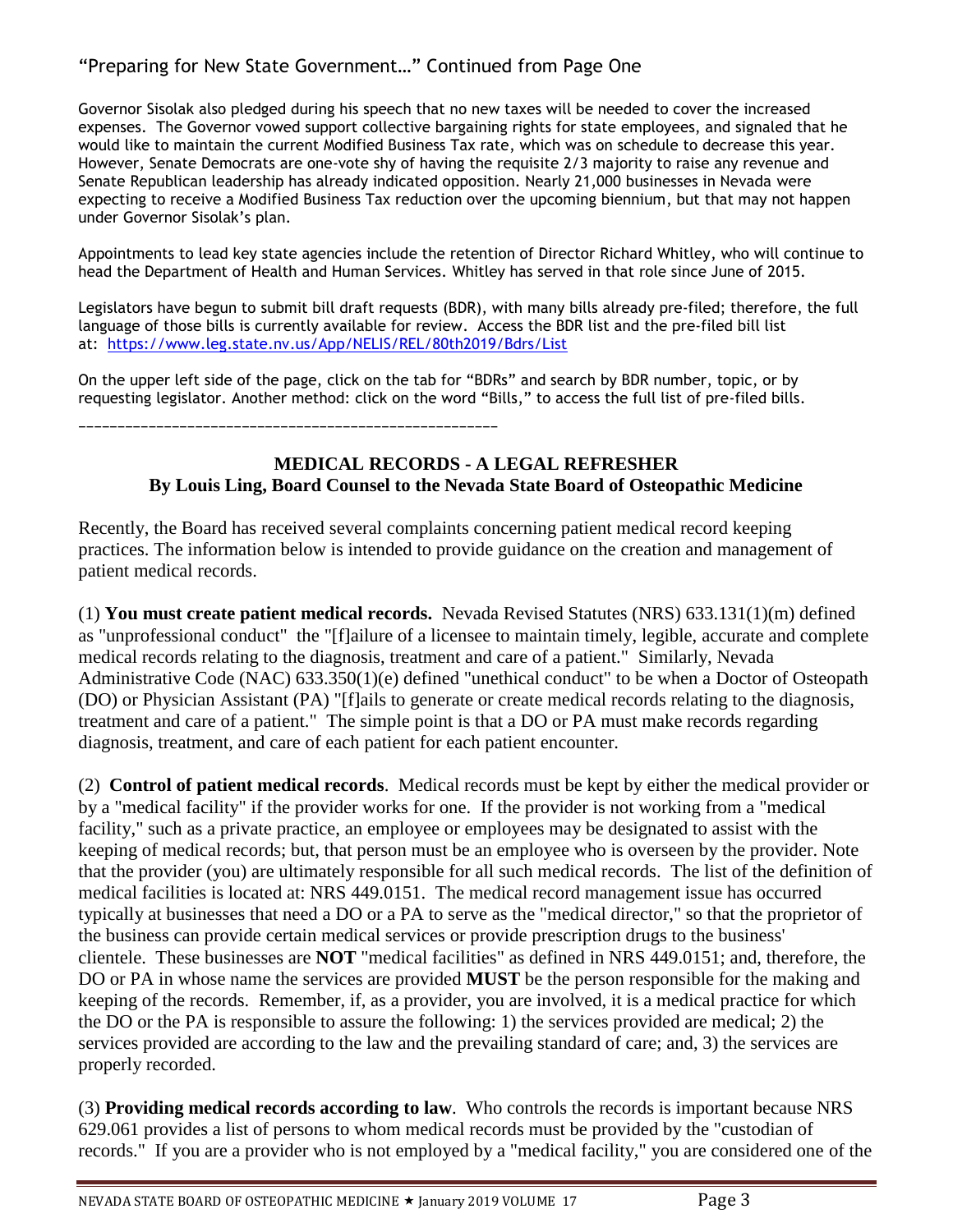custodians of the records; and, you must assure that if the records are requested pursuant to NRS 629.061, they must be provided. Additionally, the failure to provide the records pursuant to NRS 629.061 is "unprofessional conduct" per NRS 633.131(1)(q) and is "unethical conduct" per NAC 633.350(1)(j).

(4) **Remember HIPAA**. Medical records made by a DO or a PA are subject to HIPAA, so as the provider, you must assure that the records are only made available to or kept by persons authorized per HIPAA. Again, in businesses which are not "health facilities," a DO or a PA who is serving as the "medical director" for such a facility should assure that the medical records are created and maintained in correlation with the services provided at such a business; and, are only available and are managed pursuant to HIPAA. Any questions regarding HIPAA compliance should be directed to a legal advisor.

The purpose of this information is to provide guidance to assist the provider in proper record creation and management. Please see the links below to view related statutes and regulations.

**Nevada State Board of Osteopathic Medicine Statutes/Regulations:** <https://www.leg.state.nv.us/NRS/NRS-633.html#NRS633Sec131>

<https://www.leg.state.nv.us/NAC/NAC-633.html#NAC633Sec350>

 $\overline{\phantom{a}}$ 

**Nevada Healing Arts Statute on Medical Records:** <https://www.leg.state.nv.us/NRS/NRS-629.html#NRS629Sec051>

## FSMB RELEASES 2018 U.S. MEDICAL REGULATORY TRENDS AND ACTIONS REPORT

\_\_\_\_\_\_\_\_\_\_\_\_\_\_\_\_\_\_\_\_\_\_\_\_\_\_\_\_\_\_\_\_\_\_\_\_\_\_\_\_\_\_\_\_\_

The report features physician licensure statistics and aggregated national disciplinary. The report is published every two years, and serves as a public resource to raise awareness about the work of the nation's state medical boards. The FSMB represents the 70 medical boards within the United States, its territories and the District of Columbia. It assists these boards as they go about their mandate of protecting the public's health, safety and welfare through proper licensing and discipline of physicians and, in many jurisdictions, physician assistants and other health care professionals. The FSMB offers relevant policy, programs, education and services to state medical boards that result in improved patient care and safety through effective and fair medical regulation. The FSMB also strives to enhance the role of state medical boards in an evolving health care environment by leading, anticipating and responding to trends in medical regulation at the federal and state government level. For further information about the FSMB, please see the link at the end of this newsletter.

To view the FSMB report, click on the link below:

<https://www.fsmb.org/siteassets/advocacy/publications/us-medical-regulatory-trends-actions.pdf>

\_\_\_\_\_\_\_\_\_\_\_\_\_\_\_\_\_\_\_\_\_\_\_\_\_\_\_\_\_\_\_\_\_\_\_\_\_\_\_\_\_\_\_\_\_\_\_

# REFRESHER OF THE RESOURCES FOR THE REQUIREMENTS OF AB474 (CONTROLLED SUBSTANCE PRESCRIBING ACT)

- **AB474 Webinar Recording for 12/18/17:** [http://www.nsbom.org/LicensingPublic/docs/WEBINARAB474\(121817\).mp4](http://www.nsbom.org/LicensingPublic/docs/WEBINARAB474(121817).mp4)
- **Link to AB474 law on BOM website at:** [www.bom.nv.gov](http://www.bom.nv.gov/)
- **Nevada State Medical Association**: [www.nvdoctors.org](http://www.nvdoctors.org/)